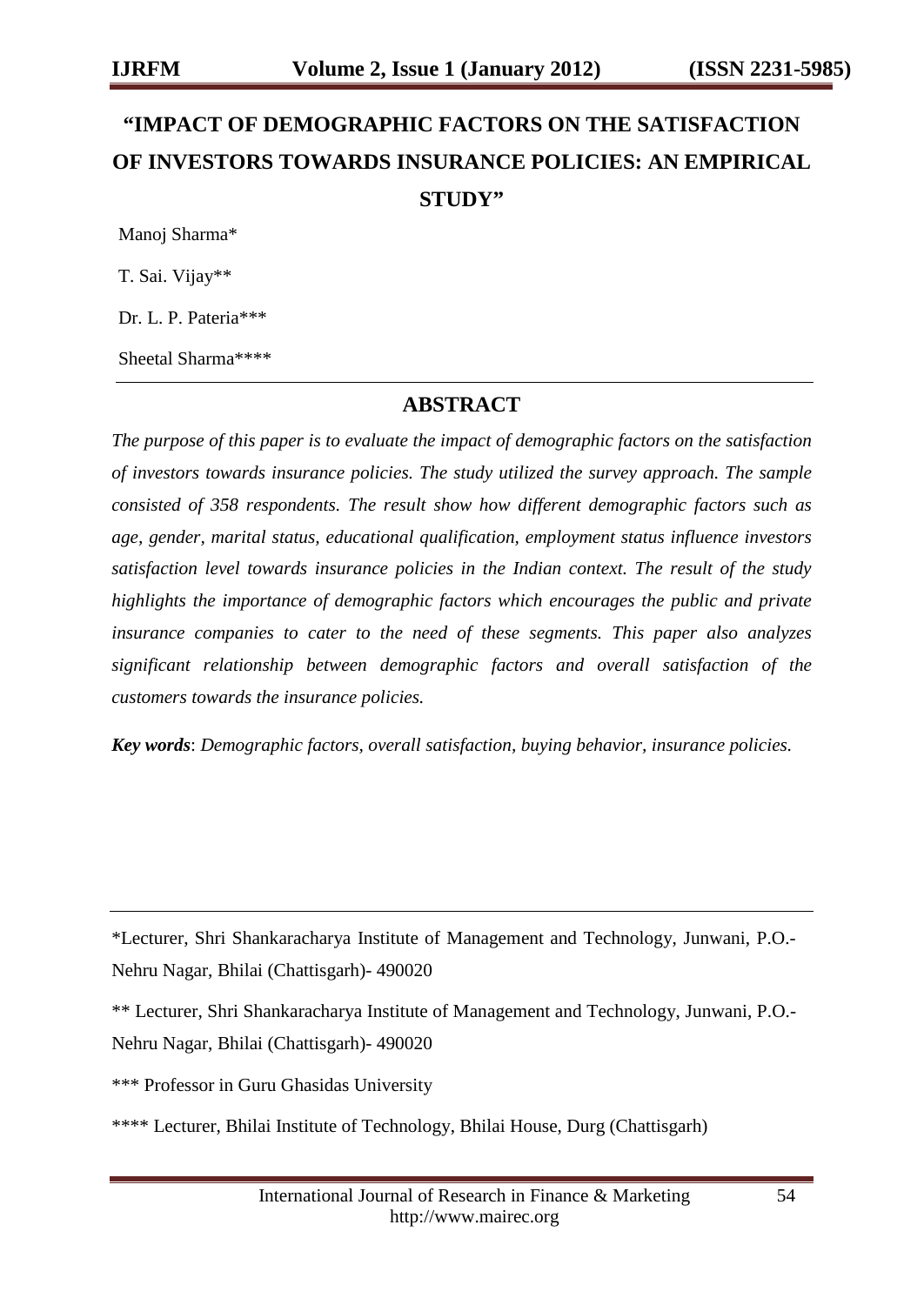# **INTRODUCTION:**

Insurance is one of the few businesses which affect all walks of life. Insurance industry occupies a prominent place among the various financial services that operate in the world. Because of growing complexity of life, trade and commerce, individuals as well as business firms are turning to insurance to manage various risks. Thus it is necessary to have complete knowledge about the meaning of insurance and the purpose it serves to individual or an organization. Insurance is a mechanism which provides financial protection against a loss arising out of an uncertain event. A person can avail this protection by paying premium to an insurance company. Every individual in this world is subject to unforeseen and uncalled for hazards or dangers, which may make him and his family vulnerable. Thus Insurance helps a person not only to survive at this point of time but also to recover his loss and continue his life normally, which would otherwise be absurd.

#### **Recent trends in insurance sectors.**

According to the Life Insurance Council, the insurance company is growing at a rapid pace of 32-34 per cent annually, and the US\$ 41 billion Indian life insurance industry is considered to be the fifth largest life insurance market. In calendar year 2010, the total premium collected by the life insurance industry was US\$ 41.05 billion which was 13 % higher than US\$ 36.23 billion in 2009, according to the data released by Life Insurance Council. The new business premium of life insurance companies has grown by 28 per cent year-on-year (yoy) to US\$ 19.14 billion till December 31 2010 as compared to US\$ 15 billion in 2009. The growth comes in the backdrop of significant regulatory changes made in product profile of ULIPs (unit- linked insurance products) in 2010, which was also a year in which a few private life insurers completed a decade of their existence, the Life Insurance Council said in a statement. State-owned Life Insurance Corporation (LIC) of India, the largest and most dominant life insurer has given an exuberant performance in terms of first year premium. As of January 29 2011, LIC received an income of US\$ 7.52 billion by successfully selling 2, 52, 44,846 policies. SBI Life has overtaken ICICI Prudential to become the country's largest private insurer in terms of first year premium collection, garnering a new business of US\$ 1.04 billion in April-December 2010. ICICI Prudential collected the first year premium of US\$ 1.02 billion in nine months to December 2010, according to the data released by Insurance Regulatory and Development Authority (IRDA).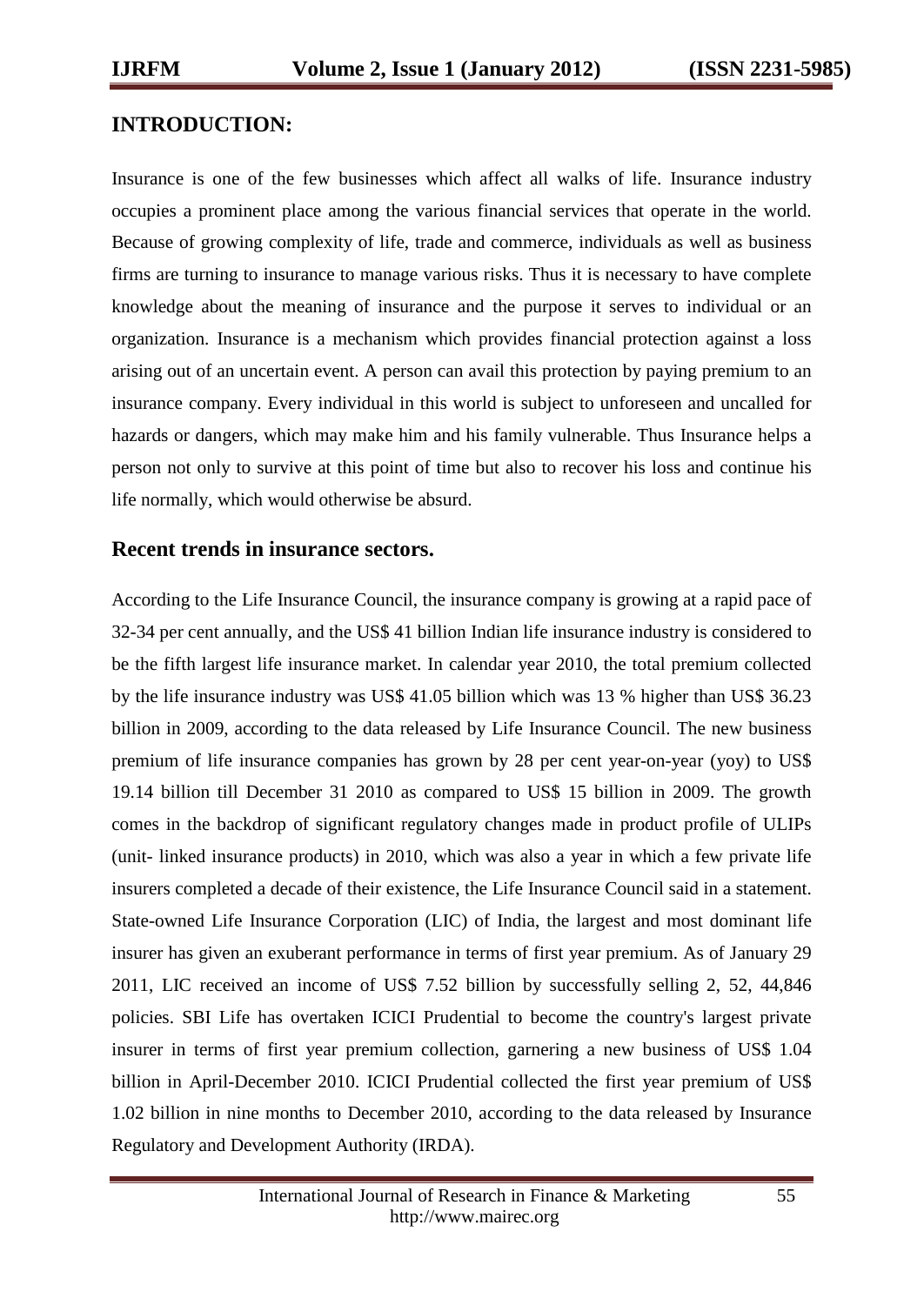# **Literature Review:**

In today's scenario, marketing strategies of insurance policies most often than not depend upon the demographic factor especially for the Indian investor. In context to this, a brief account of reviews about the studies which have served a main base for this given below:

Hansanbanu, and Nagajyothi, (2007) examined that there is significant relationship between age, educational qualification, gender, occupation and income of respondents and their level of investment with taking LIC policies and in their study they also found that there is no significant relationship between marital status, family type and family size and their investment in insurance sector. Lester (2010) concluded that life and non-life premiums are very low relative to expected levels given per capita income and demographic characteristics, and examine the causes of such poor performance. Khupe (2011) finds the influential role that demographic variables play in individual/household financial decisions, a matter which warrants further research into the nature and direction of the indentified influences.

The prime objective of this research paper is:

To study on Impact of Demographic factors on the satisfaction of investors towards insurance policies.

To study the above objective the following hypothesis are set:

- 1. There is no significant association between Age and customers Satisfactions.
- 2. There is no significant relationship between Gender and overall Satisfaction.
- 3. There is no significant relationship between marital status and overall Satisfaction.
- 4. There is no significant relationship between Education and overall Satisfaction.
- 5. There is no significant relationship between Employment and overall Satisfaction.

6. There is no significant relationship between Monthly Income and overall Satisfaction. The study requires primary data and for this we have collected a questionnaire from 358 respondents which include salary, business and student group who have invested in public and private sector insurance companies. The sample included in the study is drawn from Chhattisgarh. In order to fulfill the objective, demographic variables (age, gender, qualification, employment and marital status) are included in the study. For primary collection, a structured questionnaire is prepared which is based on; five- point scaling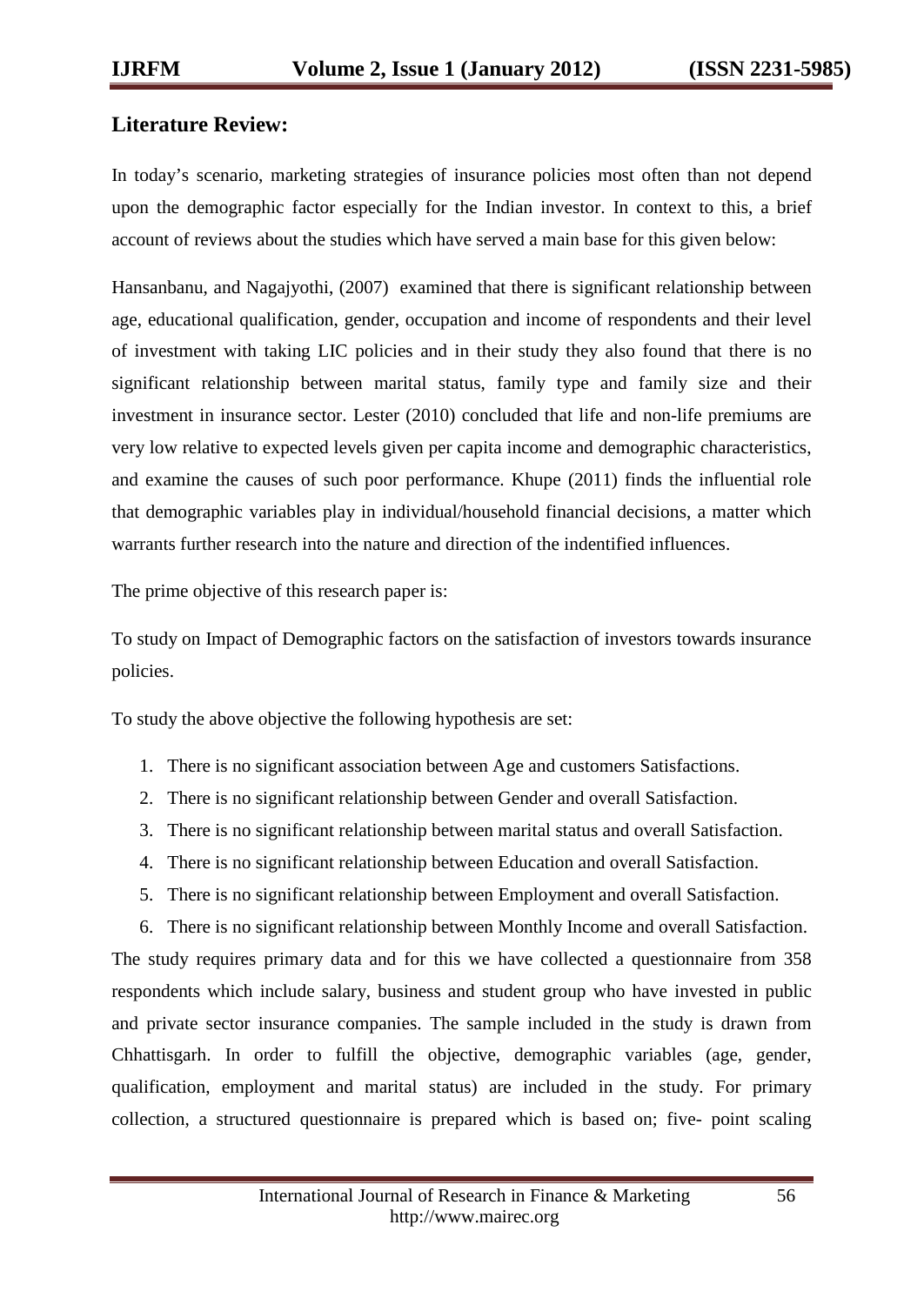(Highly Satisfied, Satisfied, Netural, Dissatisfied and Highly Dissatisfied) is used. Initially reliability analysis is applied to check whether the scale is support the data or not. Then after we used chi square test to check whether the demographic factors (age, gender, marital status,

| <b>Personal data of Respondents (Table -1)</b> |                                                                                                  |            |  |  |  |  |  |
|------------------------------------------------|--------------------------------------------------------------------------------------------------|------------|--|--|--|--|--|
| Personal data                                  | No. of Respondents                                                                               | Percentage |  |  |  |  |  |
|                                                |                                                                                                  |            |  |  |  |  |  |
| Below 25                                       | 47                                                                                               | 12%        |  |  |  |  |  |
| $26 - 35$                                      | 181                                                                                              | 50%        |  |  |  |  |  |
| $36 - 45$                                      | 75                                                                                               | 20%        |  |  |  |  |  |
| Above 46                                       | 55                                                                                               | 18%        |  |  |  |  |  |
|                                                |                                                                                                  |            |  |  |  |  |  |
| Male                                           | 254                                                                                              | 71%        |  |  |  |  |  |
| Female                                         | 104                                                                                              | 29%        |  |  |  |  |  |
| <b>Marital Status</b>                          |                                                                                                  |            |  |  |  |  |  |
| Married                                        | 227                                                                                              | 63%        |  |  |  |  |  |
| Unmarried                                      | 129                                                                                              | 36%        |  |  |  |  |  |
| Others                                         | $\overline{2}$                                                                                   | 1%         |  |  |  |  |  |
| <b>Educational Status</b>                      |                                                                                                  |            |  |  |  |  |  |
| Graduate                                       | 158                                                                                              | 44%        |  |  |  |  |  |
| Postgraduate                                   | 167                                                                                              | 47%        |  |  |  |  |  |
| Others                                         | 33                                                                                               | 9%         |  |  |  |  |  |
| <b>Employment Status</b>                       |                                                                                                  |            |  |  |  |  |  |
| <b>Business Class</b>                          | 42                                                                                               | 12%        |  |  |  |  |  |
| <b>Salary Class</b>                            | 260                                                                                              | 73%        |  |  |  |  |  |
| Professional                                   | 32                                                                                               | 9%         |  |  |  |  |  |
| Others                                         | 24                                                                                               | 6%         |  |  |  |  |  |
| <b>Monthly Income</b>                          |                                                                                                  |            |  |  |  |  |  |
| Below 10,000                                   | 45                                                                                               | 13%        |  |  |  |  |  |
| $10,000 - 20,000$                              | 112                                                                                              | 31%        |  |  |  |  |  |
| $20,000 - 30,000$                              | 92                                                                                               | 26%        |  |  |  |  |  |
| 30,000 - Above                                 | 109                                                                                              | 30%        |  |  |  |  |  |
| Preference                                     |                                                                                                  |            |  |  |  |  |  |
| <b>Public Sector Insurance</b>                 | 254                                                                                              | 71%        |  |  |  |  |  |
|                                                | Private Sector Institutional Journal of Research in Finance & Marketing<br>http://www.mairec.org |            |  |  |  |  |  |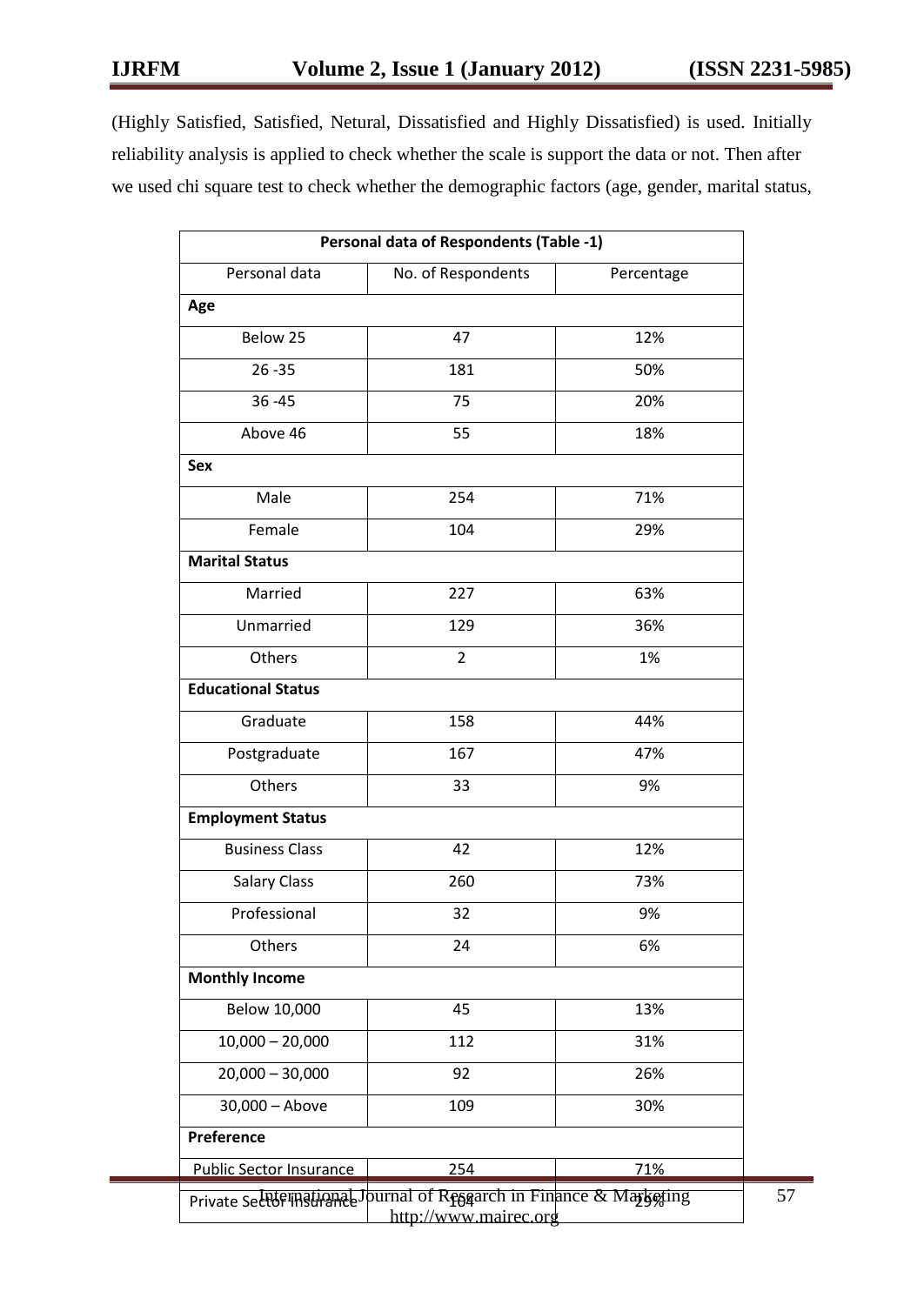education, employment and monthly income) is any significant association with investor's satisfaction towards public and private insurance companies. For age wise analysis below25, 26-35, 36-45 and above 45 , Gender Male, Female , Education Graduate, Postgraduate , Monthly income below 10000, 10000-20000, 20000-30000, above 40000 , Employment Salary class, Business class, Professional & others , Preference Public sector, Private sector and chi square test to test the significance.

In order to know the impact of demographic factor towards the satisfaction of investors towards insurance policies we are using the chi square test to check the significant level.

**Demographic Profile of the Customers:** Among others, the questionnaire included a segment on customer profile. This was done because an assortment of demographic and other factors was likely to influence the degree of customer satisfaction on the product and services offered by the public sector and private sector insurance companies.

Information on demographic features is also useful in formulating the insurance marketing strategy. The demographic profile of the respondents is presented in Table -1.

As seen in table 1, the sample customers were mostly in the age group of 26-35, 181 (50%). It is also evident from the table that 20% of the respondents were (36-45), 18% were between above 45 and 12% were below the age 25.

It can also be seen that the respondents had a relatively a major portion of males (71%) as compared to female (29%). The above mentioned proportion of males and females is in accordance with the present participation in public and private insurance companies in India and, therefore can be said that the ratio of males is very high as compared to females.

Furthermore, the majority of the respondents were married (63%), while percentage of unmarried respondents was (36%). It shows that more respondents are from married class. The respondents were predominantly postgraduate (44%) and graduates (41%). This implies that the respondent has high literacy level. The study had a majority of the respondent earning above 20,000.

From the study of the public and private insurance companies, customers have the policy of both public and private policy but the study reveals that most of the customers have preferred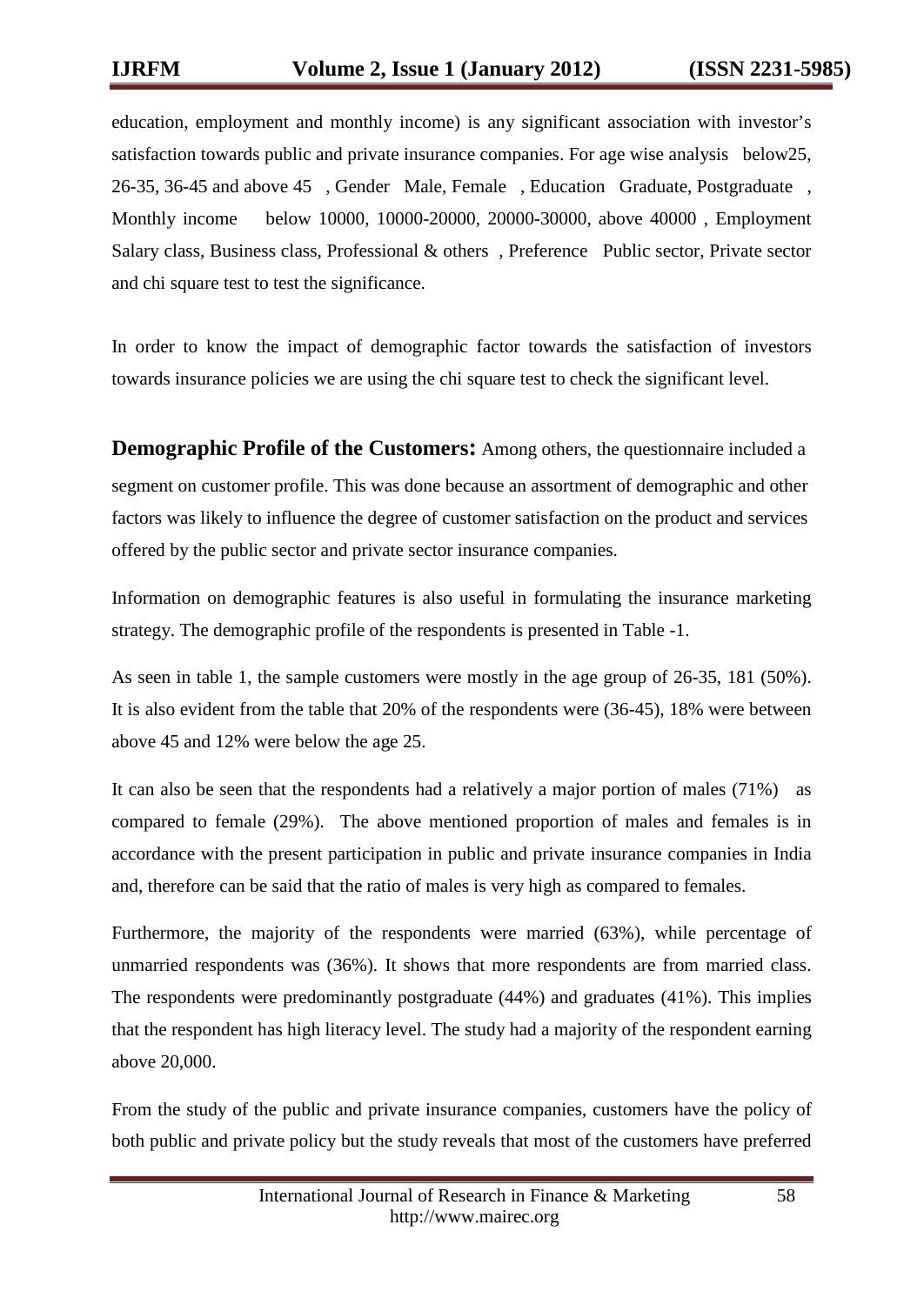public sector insurance companies because of its high level of satisfactory services to the customers.

# **Analysis of Data through Chi-Square Test**

**H0: There is no significant association between Age and customers Satisfaction.**

**H1: There is significant association between Age and customers Satisfaction.**

| Age * Over All Satisfaction Cross Tabulation |              |                |                             |         |                         |                |       |  |  |  |
|----------------------------------------------|--------------|----------------|-----------------------------|---------|-------------------------|----------------|-------|--|--|--|
|                                              |              |                | <b>Overall Satisfaction</b> |         |                         |                |       |  |  |  |
|                                              |              | Highly         | Satisfied                   |         | Dissatisfied            | Highly         | Total |  |  |  |
|                                              |              | Satisfied      |                             | Neutral |                         | dissatisfied   |       |  |  |  |
|                                              | 25 and below | $\overline{4}$ | 18                          | 17      | $\boldsymbol{6}$        | $\overline{2}$ | 47    |  |  |  |
| Age                                          | $26 - 35$    | 16             | 95                          | 39      | 29                      | $\overline{2}$ | 181   |  |  |  |
|                                              | $36 - 45$    | $\overline{2}$ | 38                          | 27      | $\overline{\mathbf{4}}$ | 4              | 75    |  |  |  |
|                                              | above 45     | 12             | 22                          | 13      | $\overline{2}$          | 6              | 55    |  |  |  |
|                                              | Total        | 34             | 173                         | 96      | 41                      | 14             | 358   |  |  |  |

### *χ2 = 40.772with 12 degree of freedom, p=.000*

Study on the effect of age on overall satisfaction of investors towards insurance companies' show that the number of investors who are satisfied with the companies are more (111 satisfied and 31 dissatisfied out of 181 respondents) than the investors who are not satisfied. Amongst the satisfied investors majority of them come in the age bracket of 26 to 45 years (62%). There could be many reasons for this observed phenomena, like: people in this age group are more worried about saving their money for future requirement (child education, child's marriage, retirement & pension plans). Most of the people in the age bracket of  $26 -$ 35 would have newly joined an organization and have started their career afresh. They would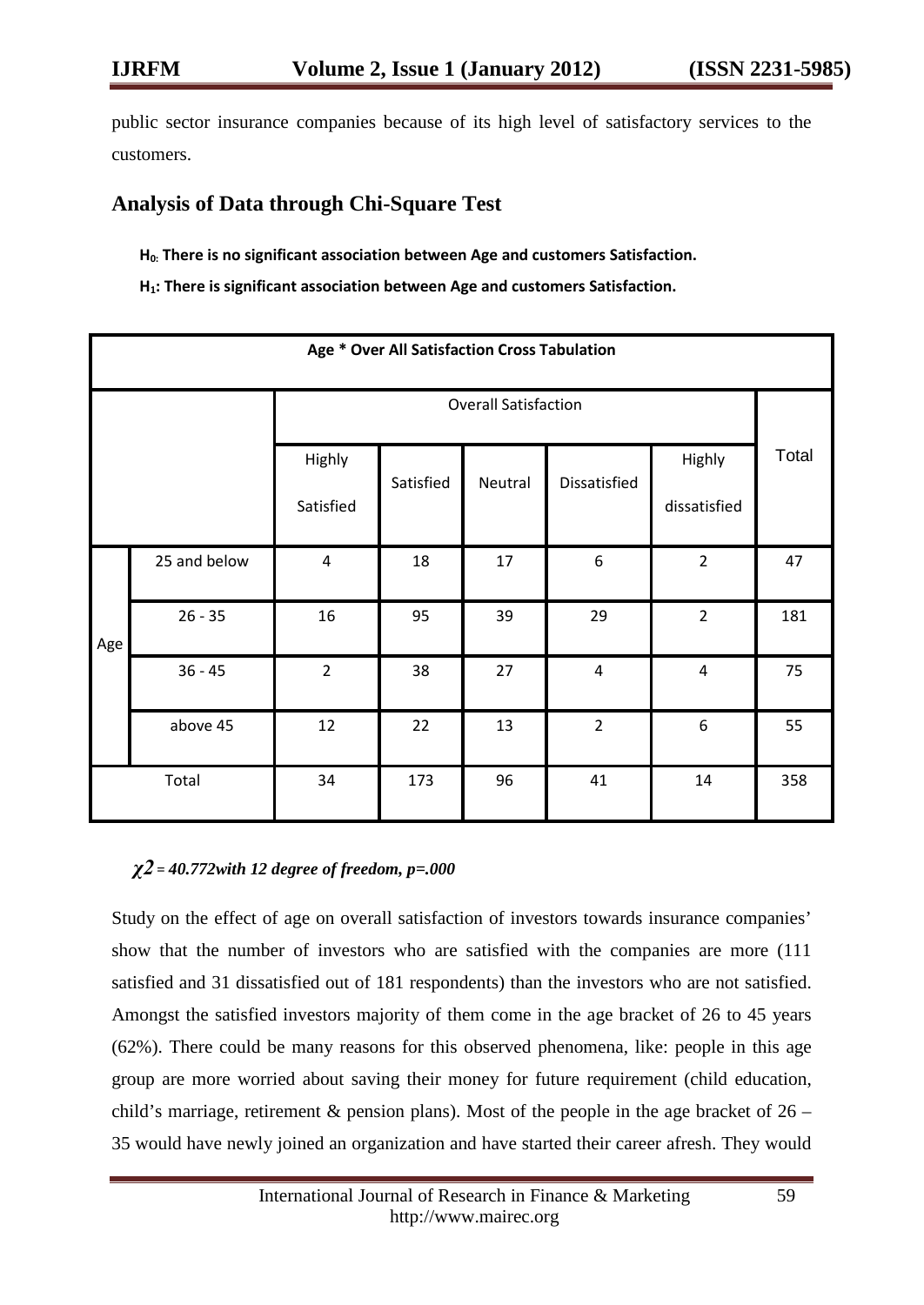like to invest in insurance companies mainly to obtain tax benefits and saving for a better future.

#### **H0: There is no significant relationship between Gender and overall**

#### **Satisfaction.**

|  | H1: There is significant relationship between Gender and overall Satisfaction. |  |  |
|--|--------------------------------------------------------------------------------|--|--|
|  |                                                                                |  |  |

|                             | <b>Gender * Overall Satisfaction Cross Tabulation</b> |                        |           |         |              |                        |       |  |  |
|-----------------------------|-------------------------------------------------------|------------------------|-----------|---------|--------------|------------------------|-------|--|--|
| <b>Overall Satisfaction</b> |                                                       |                        |           |         |              |                        |       |  |  |
|                             |                                                       | Highly<br>Satisfactied | Satisfied | Netural | Dissatisfied | Highly<br>Dissatisfied | Total |  |  |
| Gender                      | Male                                                  | 28                     | 114       | 72      | 30           | 10                     | 254   |  |  |
|                             | Female                                                | 6                      | 59        | 24      | 11           | 4                      | 104   |  |  |
| Total                       |                                                       | 34                     | 173       | 96      | 41           | 14                     | 358   |  |  |

#### *χ2 = 5.153with 4degree of freedom, p=.272*

From the table we can see that the chi square value was 5.153 and the probability value is .272 (which is greater than 0.05). From this we can say that gender & satisfactions level are independent of each other. In other word investors satisfaction level does not depend & change with gender.

**H0: There is no significant relationship between Martial Status and overall Satisfaction.**

**H1: There is significant relationship between Martial Status and overall Satisfaction.**

**Marital status \* Overall satisfaction Cross Tabulation**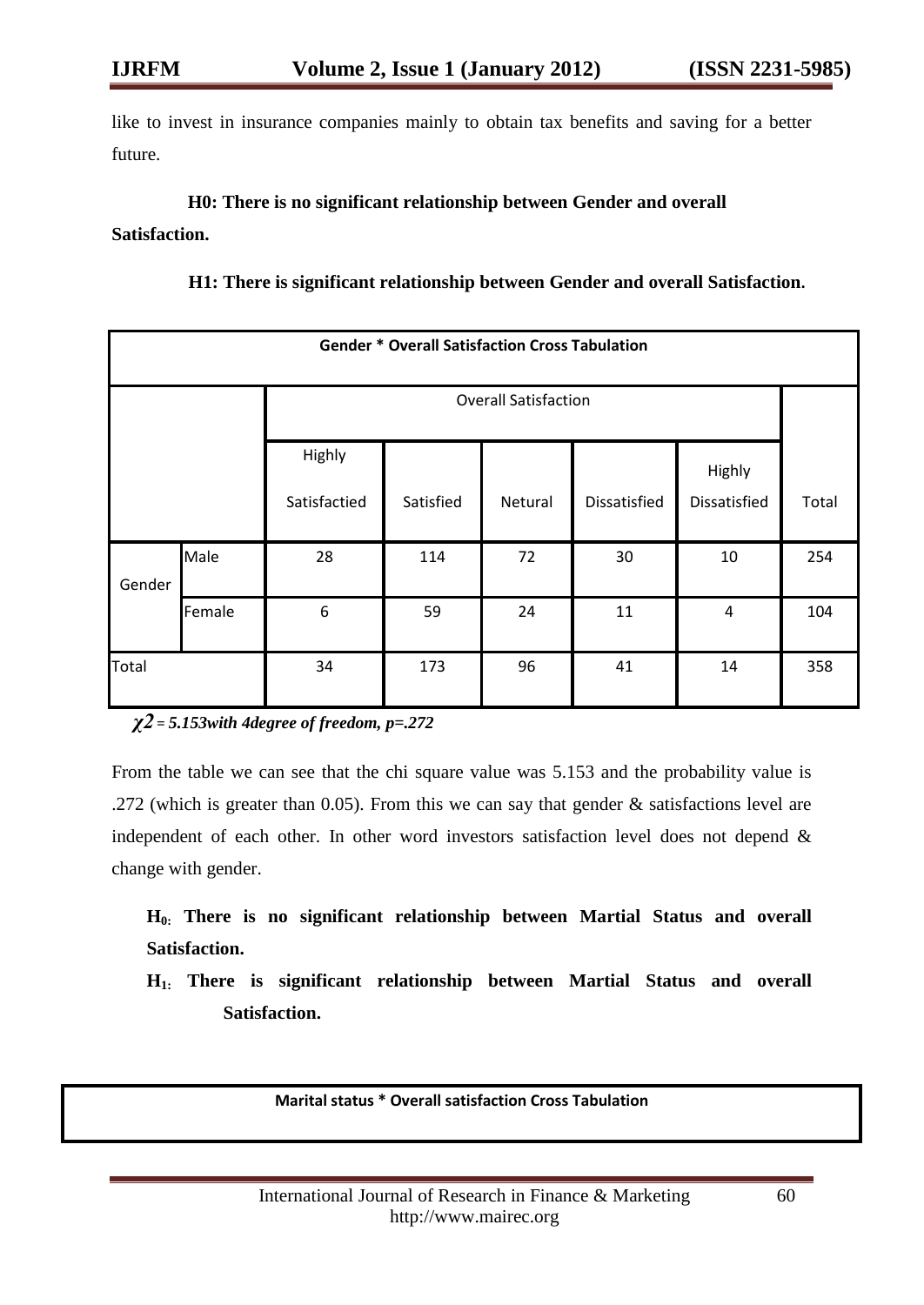|                          |               | Overall satisfaction |                |             |              |                |                |
|--------------------------|---------------|----------------------|----------------|-------------|--------------|----------------|----------------|
|                          |               | Highly               |                |             |              | Highly         |                |
|                          |               | Satisfactied         | Satisfied      | Netural     | Dissatisfied | Dissatisfied   | Total          |
| Marital Status Unmarried | Married       | 28                   | 111            | 53          | 23           | 12             | 227            |
|                          |               | 6                    | 60             | 43          | 18           | $\overline{2}$ | 129            |
|                          | <b>Others</b> | $\pmb{0}$            | $\overline{2}$ | $\mathbf 0$ | $\pmb{0}$    | $\pmb{0}$      | $\overline{2}$ |
| Total                    |               | 34                   | 173            | 96          | 41           | 14             | 358            |

#### *χ2 = 14.404with 8degree of freedom, p=.072*

From the table we can see that the chi square value was 14.404 and the probability value is .072 (which is greater than 0.05). From this we can say that marital status & satisfactions level are independent of each other. In other word investors satisfaction level does not depend & change with marital status because there is no observable link between the overall satisfaction level of married and unmarried investors.

# **H0: There is no significant association between Employment Status and customers Satisfactions.**

**H1: There is significant association between Employment Status and customers Satisfactions.**

| <b>Employment * Overall Satisfaction Cross tabulation</b> |              |                             |         |              |              |       |  |
|-----------------------------------------------------------|--------------|-----------------------------|---------|--------------|--------------|-------|--|
|                                                           |              | <b>Overall Satisfaction</b> |         |              |              |       |  |
|                                                           | Highly       |                             |         |              | Highly       |       |  |
|                                                           | Satisfactied | Satisfied                   | Netural | Dissatisfied | Dissatisfied | Total |  |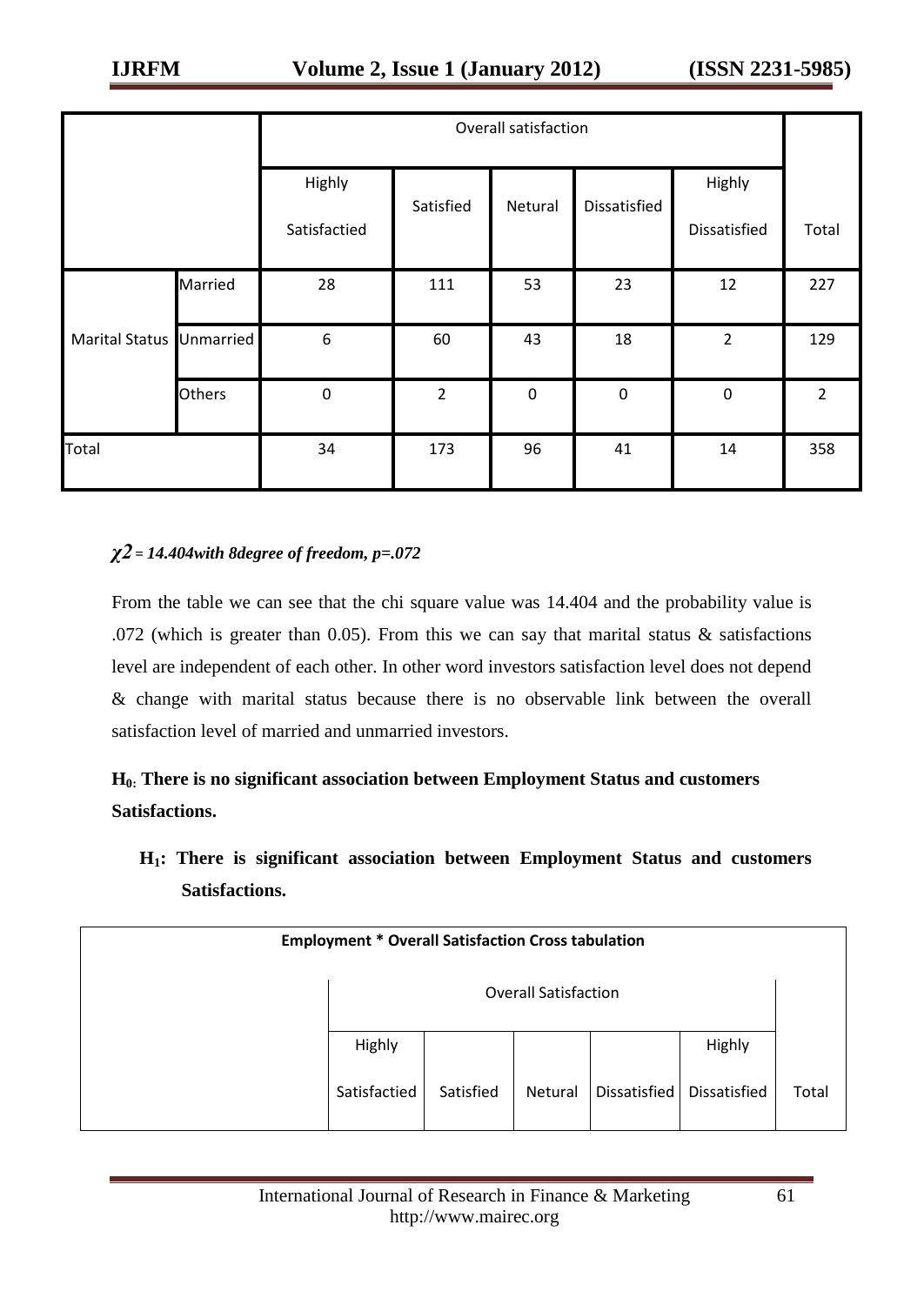| <b>IJRFM</b>      |                       | Volume 2, Issue 1 (January 2012) |     |    |             | $(ISSN 2231-5985)$ |     |  |
|-------------------|-----------------------|----------------------------------|-----|----|-------------|--------------------|-----|--|
|                   |                       |                                  |     |    |             |                    |     |  |
|                   | <b>Business class</b> | 9                                | 21  | 4  | 6           | 2                  | 42  |  |
|                   |                       |                                  |     |    |             |                    |     |  |
| Employment Salary |                       | 23                               | 128 | 68 | 31          | 10                 | 260 |  |
|                   |                       |                                  |     |    |             |                    |     |  |
|                   | Professional          | $\overline{2}$                   | 14  | 12 | 4           | $\mathbf{0}$       | 32  |  |
|                   |                       |                                  |     |    |             |                    |     |  |
|                   | others                | $\mathbf 0$                      | 10  | 12 | $\mathbf 0$ | $\overline{2}$     | 24  |  |
|                   |                       |                                  |     |    |             |                    |     |  |
| Total             |                       | 34                               | 173 | 96 | 41          | 14                 | 358 |  |
|                   |                       |                                  |     |    |             |                    |     |  |

#### *χ2 = 26.029 with 12degree of freedom, p=.011*

Study on the effect of employment on overall satisfaction of investors towards insurance companies' show that the number of investors who are satisfied with the companies are more (151 satisfied and 41 dissatisfied out of 260 respondents) than the investors who are not satisfied. Amongst the satisfied investors majority of them come in the salary (58%). There could be many reasons for this observed phenomenon, like: people in this salary class are more worried about saving their money for future requirement (child education, child's marriage, retirement & pension plans. Above all insurance is the safest investment option of all salary class people.

# **H0: There is no significant association between Education and customers Satisfactions.**

| <b>Education * Overall Satisfaction Cross tabulation</b> |               |              |           |         |              |                     |       |  |  |
|----------------------------------------------------------|---------------|--------------|-----------|---------|--------------|---------------------|-------|--|--|
| Overall satisfaction                                     |               |              |           |         |              |                     |       |  |  |
|                                                          |               | Highly       | Satisfied | Netural | Dissatisfied | Highly              | Total |  |  |
|                                                          |               | Satisfactied |           |         |              | <b>Dissatisfied</b> |       |  |  |
| Education                                                | Graduate      | 26           | 61        | 47      | 14           | 10                  | 158   |  |  |
|                                                          | Post graduate | 6            | 92        | 42      | 25           | $\overline{2}$      | 167   |  |  |

#### **H1: There is significant association between Education and customers Satisfactions.**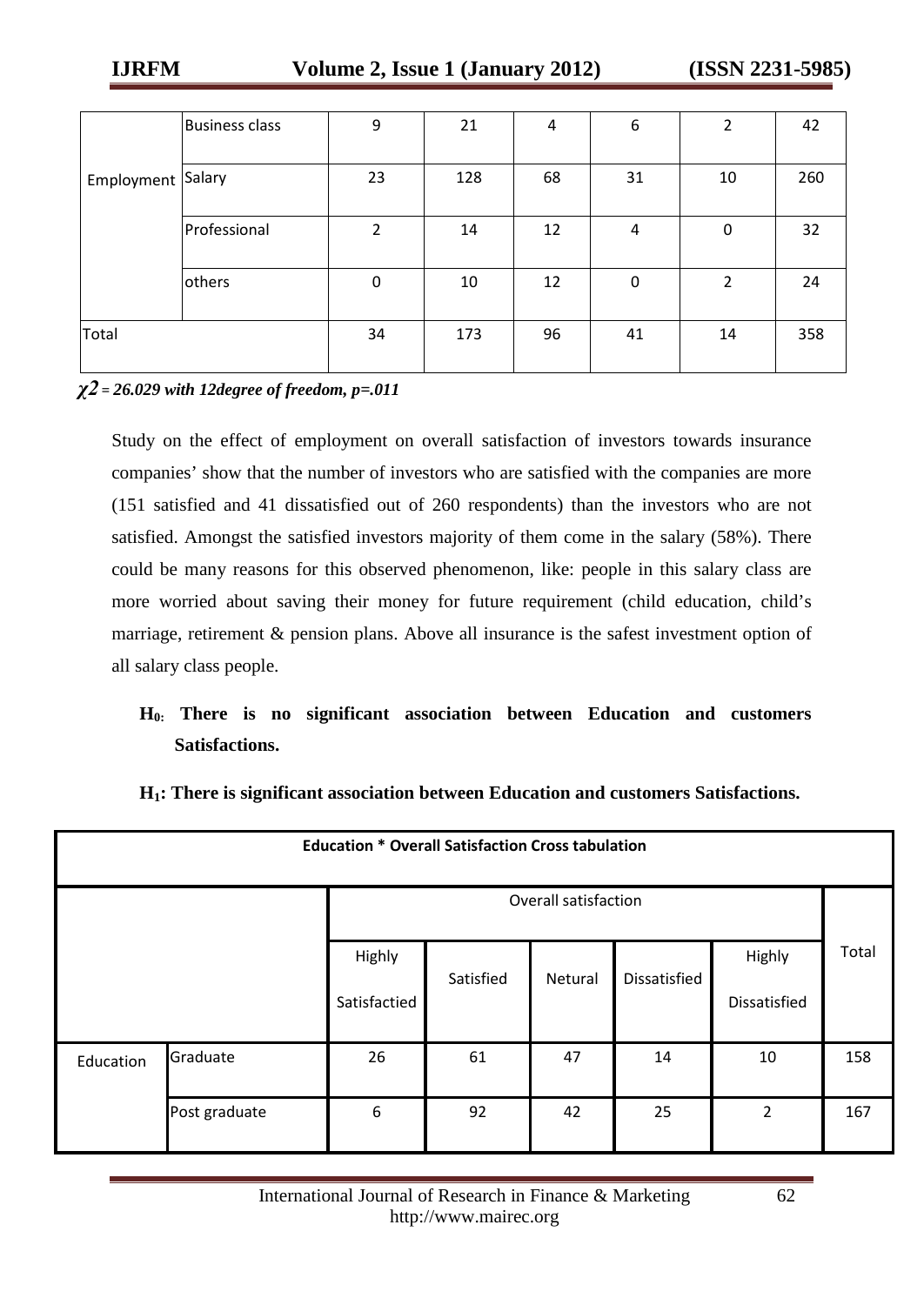|       | <b>Others</b> |    | 20  |    | _  |    | 33  |
|-------|---------------|----|-----|----|----|----|-----|
| Total |               | 34 | 173 | 96 | 41 | 14 | 358 |

#### *χ2 = 30.826 with 8degree of freedom, p=.000*

Study on the effect of education on overall satisfaction of investors towards insurance companies' show that the number of investors who are satisfied with the companies are more post graduate (98 satisfied and 69 dissatisfied out of 167 respondents) than the investors who are not satisfied. Amongst the satisfied investors' majority of them have done their post graduate (58%). It indicates that education levels of the respondents have influence in choosing among the insurance companies. It can be seen that the respondents belonging to graduate and post graduate level prefer private insurance companies in comparison to less educated people who prefer taking insurance services from public companies due to tradition, low service cost and more trustworthiness (Psychological factor).

# **H0: There is no significant association between Monthly Income and customers Satisfactions.**

# **H1: There is significant association between Monthly Income and customers Satisfactions.**

| Monthly Income * Overall Satisfaction Cross tabulation |                 |              |                             |         |                |                  |       |  |  |
|--------------------------------------------------------|-----------------|--------------|-----------------------------|---------|----------------|------------------|-------|--|--|
|                                                        |                 |              | <b>Overall satisfaction</b> |         |                |                  |       |  |  |
|                                                        |                 | Highly       | Satisfied                   | Neutral | Dissatisfied   | Highly           | Total |  |  |
|                                                        |                 | Satisfactied |                             |         |                | Dissatisfied     |       |  |  |
|                                                        | Below -10,000   | 4            | 24                          | 11      | $\overline{2}$ | $\overline{4}$   | 45    |  |  |
| Monthly                                                | 10,000 - 20,000 | 10           | 40                          | 39      | 23             | $\mathbf 0$      | 112   |  |  |
| Income                                                 | 20,000 - 30,000 | 9            | 52                          | 21      | 6              | $\overline{4}$   | 92    |  |  |
|                                                        | above 30,000    | 11           | 57                          | 25      | 10             | $\boldsymbol{6}$ | 109   |  |  |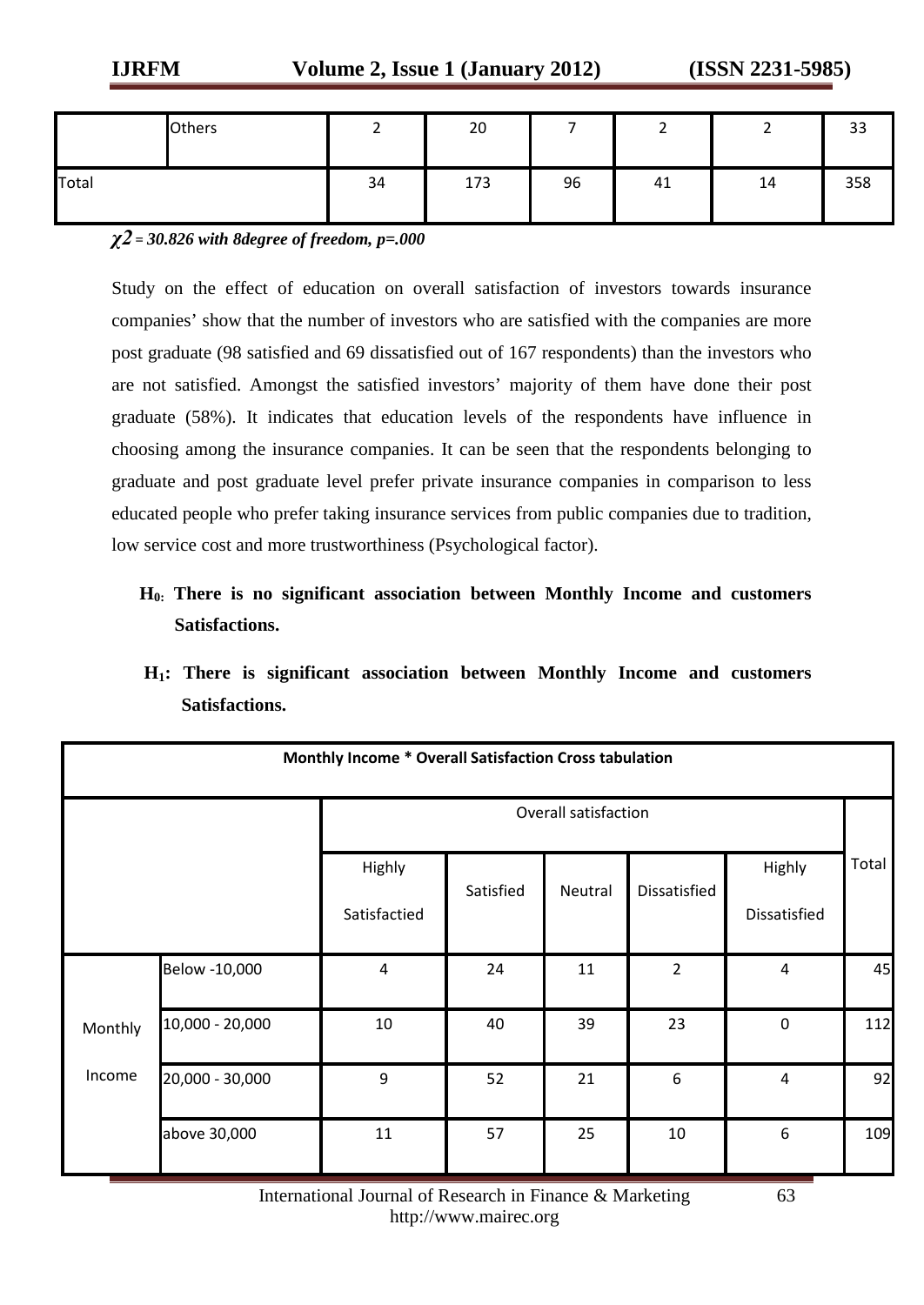| Total | 34 | 172<br><u>., .</u> | 96 | л л<br>ᅮᆂ | 14 | 358 |
|-------|----|--------------------|----|-----------|----|-----|
|       |    |                    |    |           |    |     |

### *χ2 = 30.017 with 12degree of freedom, p=.003*

Study on the effect of monthly income on overall satisfaction of investors towards insurance companies' show that the number of investors who are satisfied with the companies are more above 30,000 income level groups 68 satisfied and 16 dissatisfied out of 109 respondents than the investors who are not satisfied. It proves the obvious fact that, people with higher income tend to save more and these people have invested in the insurance companies over a long period of time and hence they are more satisfied than others people.

#### **RECOMMENDATIONS & CONCLUSION:**

The demographic pattern suggests few important factors which need to be catered well in order to keep the investors satisfied. As earlier studies Hansanbanu & Nagajyothi (2007), report the impact of demographic factors on investors perception, this study also reports the impacts of these factors on investors overall satisfaction. In the present study, demographic factors like age, employment, educations level and monthly income were found to have significant association with the satisfaction of investors. On the other hand gender & marital status did not have any association with satisfaction. The insurance companies should attempt to target the investors by focusing on these two insignificant demographic factors. They should target the female section of the society. It was observed in the study that when compared to males, females were not satisfied with the insurance companies. The study was not exhaustive and further, the association ship between satisfaction & the factors of SERVQUAL model can be ascertained. Marital status though targeted by the insurance companies, has not been very successful. As in the present age families, both husband  $\&$  wife take decisions. So the companies should come up with better policies targeted towards the married people.

The demographic trends suggest that as insurance companies (both public and private) have proliferate in Raipur city, better educated and more affluent people have gravitated to these insurance companies for insurance services. These people/clients are likely to have better information about the quality of services provided by both public and private insurance companies and their inclination to select private insurance companies suggests, implicitly, that the quality of service is better at these private firms even though their (private insurance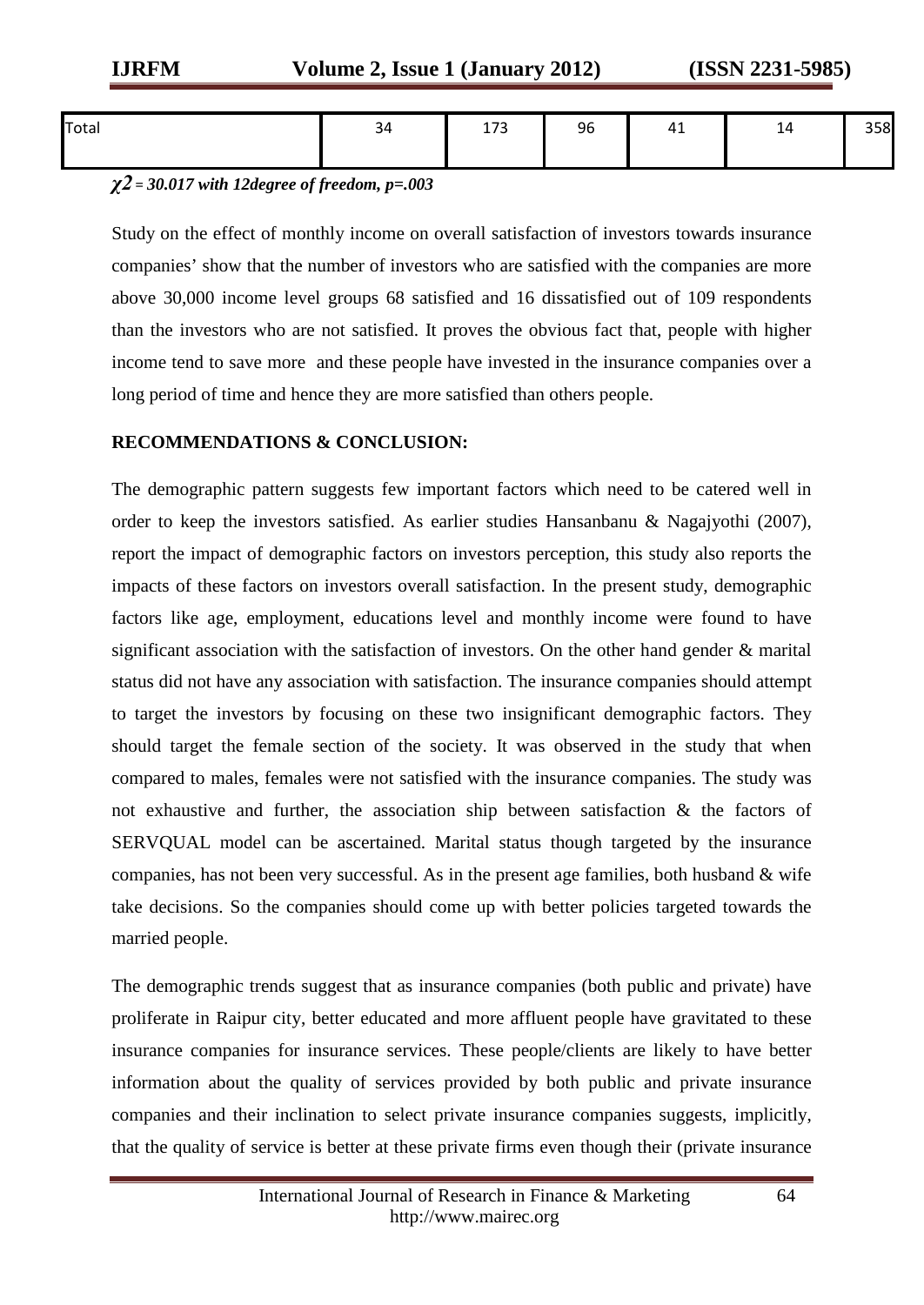companies) service cost is somewhat higher. Moreover, many branch operations of private insurance companies help the people to make evaluation among them and making an insurance decision in favor of those which are trustworthy.

- Time to time basis company collect information about requirement of the customers towards the policies.
- Perform marketing activities based on the demographic information.
- Carefully choose smart and presentable personnel who will be interacting with the investors.
- Provide specific effort to encourage customers to tell others about your services.
- Communicate in local language with the investors.
- Company should improve after sales services.
- Encourage the existing customers to promote your services to the new customers and use newspaper as the prime media for advertisement to show the cost benefit of insurance policy.
- Insurance companies must be concentrating on their physical infrastructure and wide distribution facilities.
- Use technology to maximize the service quality and to reduce the fluctuation in service quality. Provide service above standard as promised to the customers to reduce the service gaps.

The study was limited only to Chhattisgarh state. Similar studies need to be carried out across different states to find out the real impact of demographic factors on investors satisfaction as well as their perception

### **References:**

### **Journal:**

- 1. Anand, B, **Customer Orientation: The New Mantra**, Chartered Financial Analyst, February, 2004, pp 52-53.
- 2. Anand, B, **Insurance Sector-Threats and Opp ortunities**, Chartered Financial Analyst, June, 2001, p 44.
- 3. Bakshi, Rajat Shuvro, **Strategies For Indian Insurance Companies-Post Liberalization**, Vision, Jul.-Dec. 2002, pp 41-52.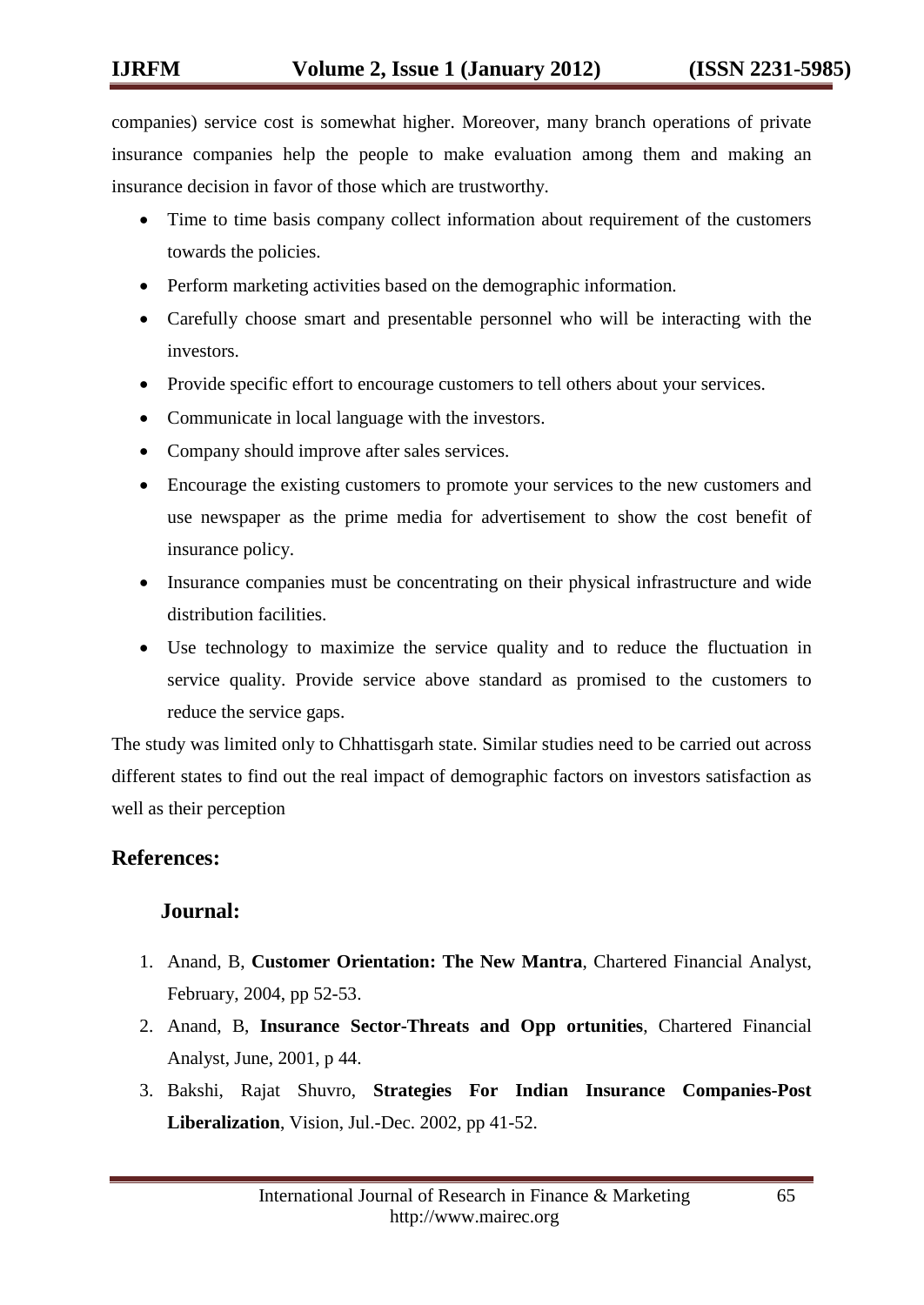- 4. Banerjee, Ashok, **Insuring Against Catatrophs**, The Chartered Accountant, Dec. 1999, pp 21-25.
- 5. Flur, Dorlisa K., Huston Darren, and Lowie Lisa Y., **Bancassurance**, The Mckinsey Quarterly, 1997, No. 3, pp 126-131.
- 6. Gupta, Swati, **Insurance Sector: Many Sided Growth**, Productivity Promotion, Jul.- Sept. 1996, pp 110-120.
- 7. Gupta, Vivek, **Insurance Industry: An Indian Perspective**, Insurance Chronicle, August 2004, pp 36-41
- 8. Hasanbanu, Dr. S and Nagajoyhi, R S, **A Study of Insurance Prespective in Uthamapalayamtaluk**, Indian Journal of Marketing, May 2007, pp 10-16.
- 9. Hollyway, Richard and Narayanan, Sumit, **A Firm Leap**, Asia Insurance Post, May 2003, pp 29-30.
- 10. Israni, S D, **More Products, Better Services, But At A Cost**, Capital Market, Feb. 22-Mar. 7, 1999, pp 65-66.
- 11. John Jimy, **Private Players Gain in Non-life Segment**, Asia Insurance Review, June 2003, pp 28-29.
- 12. Kumar, Sunil, **Tryst with Destiny**, Dalal Street Investment Journal, Sept. 1-14 1997, pp 43-45.
- 13. Kwon, W Jean, **Prerequisites for a Sound Insurance Market in India**, Insurance Chronicle, Dec. 2002, pp 33-35.
- 14. Malliga, R, **Marketing of LIC Policies- A Study on Agents of Tirunelveli Division**, Indian Journal of Marketing,Vol. XXX, 2000, No. 8-10, pp 6-9.
- 15. Mittal, K C, **A New Era in Insurance Cover**, Business World, 22 June, 1997, pp 26- 29.
- 16. Mittal, K C, **Non-life Insurance worldwide**, The Journal: The Insurance Institute of India July-December 1998, pp 14-33.
- 17. Mukherjee, Shib Shankar, **Future of Insurance Industry in India**, The Insurance Times, April 2003, pp 18-24.

#### **Internet Sites:**

- [http://thesis.swu.ac.th/swuthesis/Bus\\_Eng\\_Int\\_Com/Alin\\_S.pdf](http://thesis.swu.ac.th/swuthesis/Bus_Eng_Int_Com/Alin_S.pdf)
- <http://business.mapsofindia.com/india-insurance/life.html>
- <http://www.acadjournal.com/2008/V22/part7/p2/>